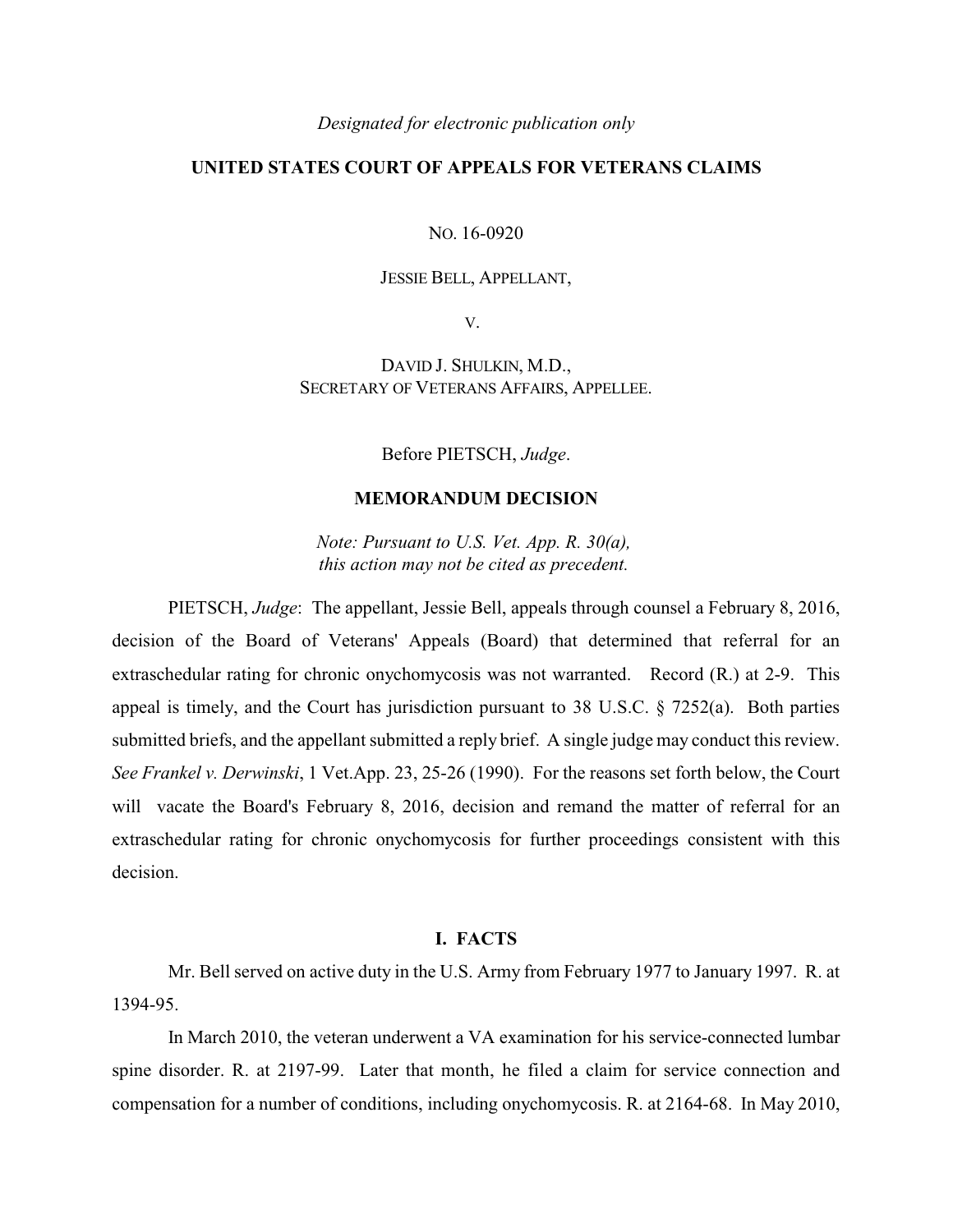he filed a statement regarding his service-connected right shoulder disorder. R. at 2148-49. In June 2010, Mr. Bell underwent a VA joints examination and a VA skin examination for his onychomycosis condition. R. at 2130-32, 2139-41. In May 2011, he underwent a VA foot examination. R. at 2038-40.

In June 2011, he was awarded entitlement to service connection for multiple conditions, including chronic onychomyocosis of the great toes. R. at 2030-31. In September 2011, Mr. Bell underwent another VA skin examination for his onychomycosis condition. R. at 2006-12.

In October 2011, Mr. Bell filed a Notice of Disagreement with the assigned noncompensable rating for his chronic onychomyocosis. R. at 1969-77. In February 2013, the regional office (RO) issued a Statement of the Case continuing the assigned noncompensable evaluation. R. at 1692- 1711. That same month, Mr. Bell appealed to the Board. R. at 1687-89. In April 2014, he underwent a VA foot examination. R. at 1167-70.

The Board, in June 2015, denied Mr. Bell's claim for an increased disability rating for his service-connected chronic onychomyocosis. R. at 421-28. In October 2015, this Court granted a joint motion by the parties to vacate and remand the June 2015 Board decision for readjudication of the issue of a higher rating for chronic onychomyocosis on an extraschedular basis to allow the Board to provide adequate reasons or bases regarding Mr. Bell's reported symptoms of painful toenails. R. at 370; *see* R. at 363-69. On February 8, 2016, the Board issued the decision here on appeal. R. at 2-9.

#### **II. ANALYSIS**

The appellant argues that the Board erred by failing to adequately explain why referral regarding entitlement to an extraschedular rating for his service-connected chronic onychomycosis was not warranted. Appellant's Brief (App. Br.) at 6-10; App. Reply Br. at 1-5.

Whether a claimant is entitled to an extraschedular rating is a three-step inquiry. *Thun v. Peake*, 22 Vet.App. 111, 115 (2008), *aff'd sub nom. Thun v. Shinseki*, 572 F.3d 1366 (Fed. Cir. 2009); *see* 38 C.F.R. § 3.321(b)(1) (2016). First, the Board must determine whether the evidence "presents such an exceptional disability picture that the available schedular evaluations for that service-connected disability are inadequate." *Thun*, 22 Vet.App. at 115. This requires that the Board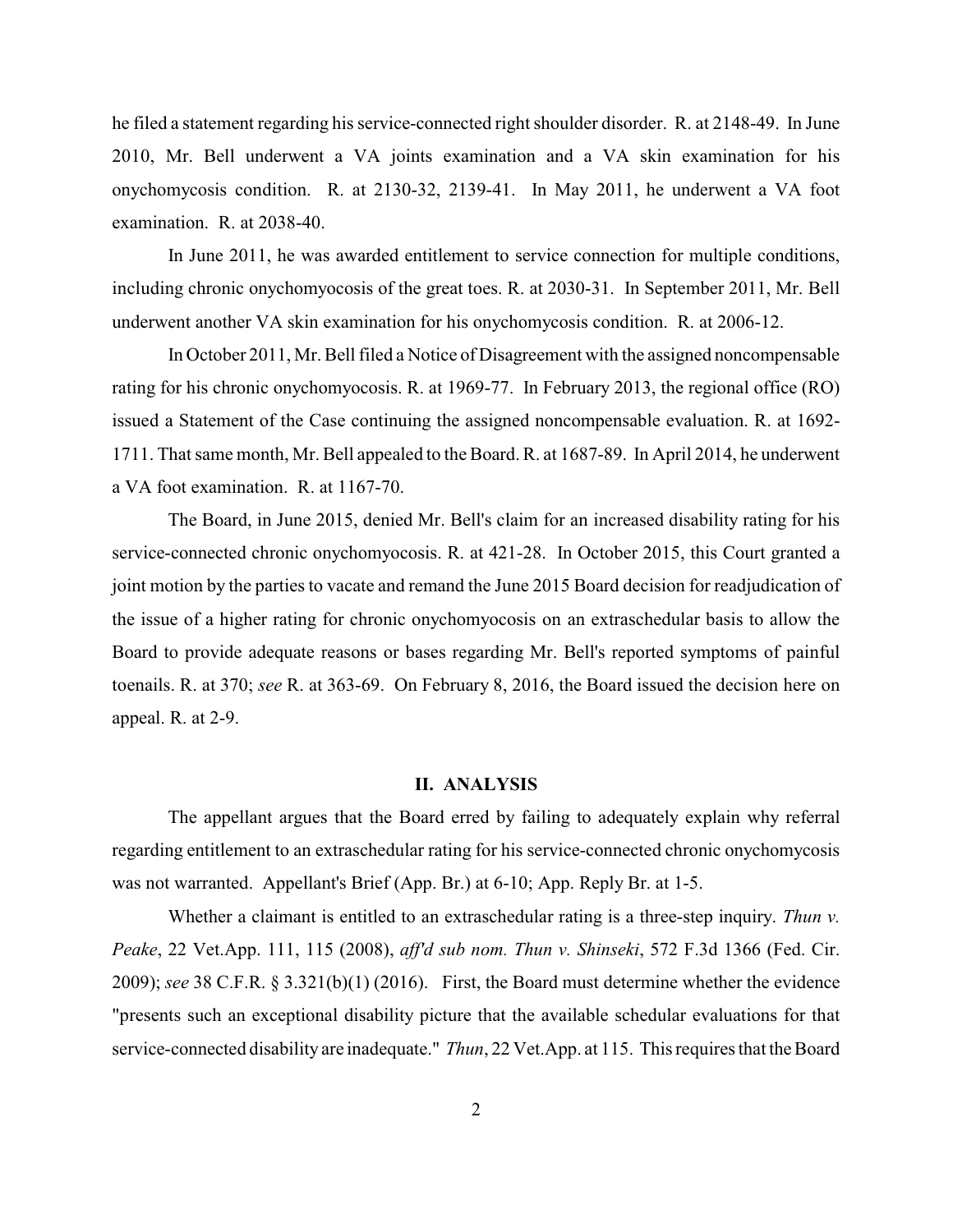compare "the level of severity and symptomatology of the claimant's service-connected disability with the established criteria found in the rating schedule for that disability." *Id.* If the first requirement is satisfied, the Board must determine whether the claimant's exceptional disability picture exhibits other related factors such as "'marked interference with employment' or 'frequent periods of hospitalization.'" *Id.* at 116 (quoting 38 C.F.R. § 3.321(b)(1)). If the first two inquiries are answered in the affirmative, the Board must refer the matter to the Under Secretary for Benefits or the Director of the Compensation Service (Director) for completion of the third step–a determination of whether, to accord justice, the claimant's disability picture requires the assignment of an extraschedular rating. *Id.*

The Board's findings must also be supported by an adequate statement of reasons or bases that explains why the schedular rating is adequate. *See id*. at 115. This necessarily includes a discussion and assessment of whether a disability or its symptomatology is so severe that it prevents the veteran from working, and an explanation as to whether and why such interference with work is of the same degree and nature as contemplated by the schedular rating. *See id.* In *Yancy v. McDonald,* the Court stated that "[a]lthough the first and second *Thun* elements involve separate factual questions, both inquiries require a full and accurate description of a claimant's disability picture." 27 Vet.App. 484, 494 (2016).

As always, the Board must provide a statement of the reasons or bases for its determination, adequate to enable an appellant to understand the precise basis for the Board's decision as well as to facilitate review in this Court. 38 U.S.C. § 7104(d)(1); *Allday v. Brown,* 7 Vet.App. 517, 527 (1995); *Gilbert v. Derwinski*, 1 Vet.App. 49, 56-57 (1990). To comply with this requirement, the Board must analyze the credibility and probative value of the evidence, account for the evidence it finds persuasive or unpersuasive, and provide the reasons for its rejection of any material evidence favorable to the claimant. *Caluza v. Brown*, 7 Vet.App. 498, 506 (1995), *aff'd per curiam*, 78 F.3d 604 (Fed. Cir. 1996) (table).

In this case, the appellant points out that the Board found that the evidence of record regarding his painful toenails did not demonstrate marked interference with his employment as an instructor and argues that the Board "failed to explain why all of the evidence did not indicate this level of difficulty with employment." App. Br. at 8-9. However, the Court concludes that the Board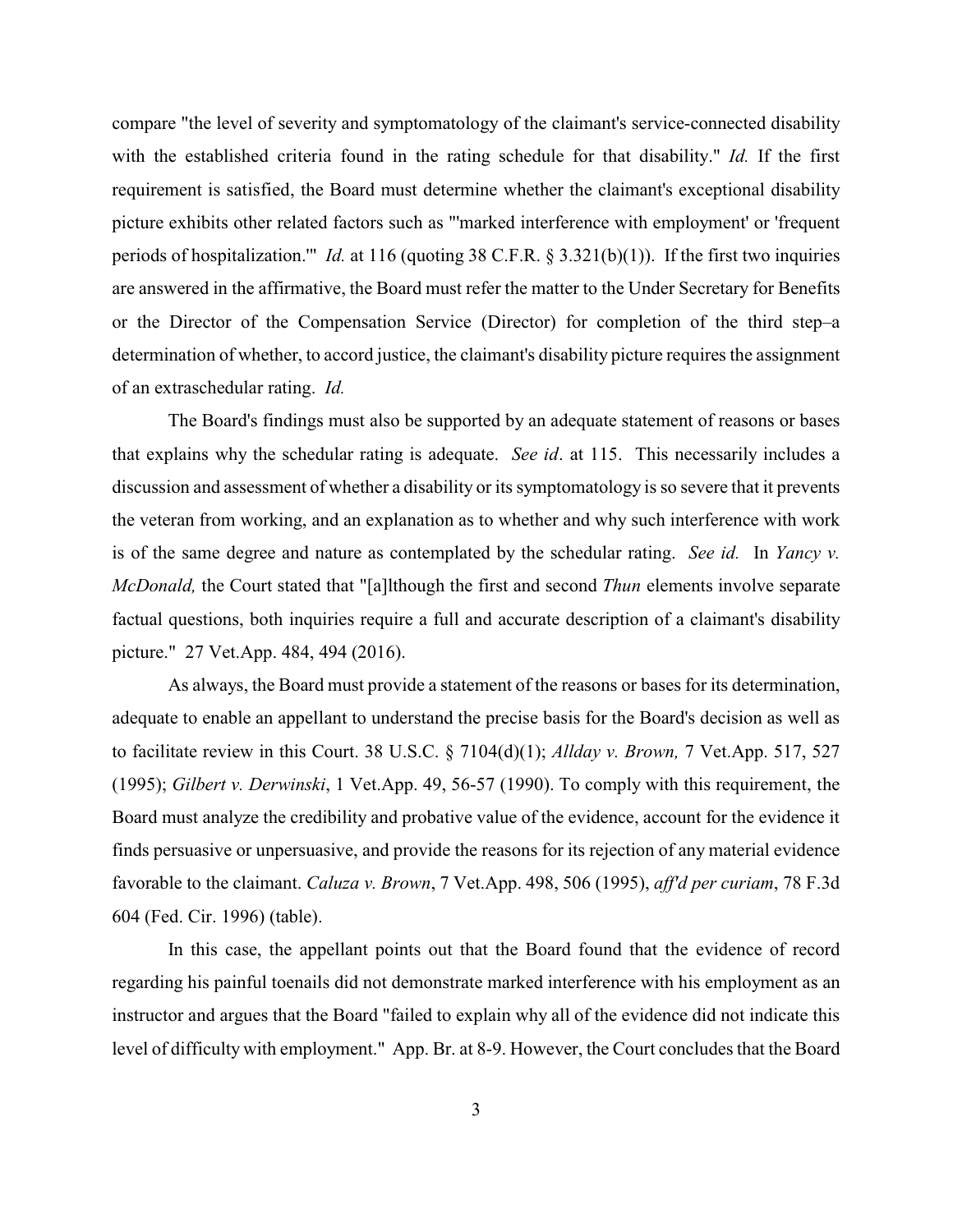adequately considered and analyzed this evidence in its *Thun* analysis. The Board first noted that "[s]ince the [appellant's] complaints of painful toenails with ambulation or at rest and pain on palpitation are not contemplated under the rating[] criteria, the Board will address the second and third questions posed by *Thun*." R. at 7. The Board then found that the appellant's service-connected chronic onychomycosis condition"with associated toenail pain impacts his ability to work." R. at 8. However, the Board further explained that the evidence did not show that the appellant's condition caused him "to miss substantial periods of work or otherwise have a marked impact on his employment." *Id.* The Board also relied on the June 2010 and September 2011 VA examinations wherein the examiners noted that the appellant's symptoms did not impact his ability to work, limit his daily activities, or cause any loss of function. *Id.*; *see* R. at 2012, 2131. The Board also noted in support an April 2014 podiatry evaluation that "revealed that the [appellant] was employed as a teacher despite bilateral foot pain (some of which was attributable to his pes planus disability)." R. at 8-9. Therefore, when read as a whole, the Board's decision that referral for extraschedular consideration for his chronic onychomycosis condition alone was not warranted is understandable and facilitates judicial review. *See Thun*, 22 Vet.App. at 115; *Allday*, 7 Vet.App. at 527; *Gilbert*, 1 Vet.App. at 56-57*.* 

The appellant also argues that the Board, when analyzing whether referral for extraschedular consideration for his chronic onychomycosis was warranted, failed to properly consider the combined effects of all of his service-connected conditions, as required pursuant to *Johnson v. McDonald*, 762 F.3d 1362 (Fed. Cir. 2014). App. Br. at 10-13; App. Reply Br. at 5-7. In *Johnson*, the U.S. Court of Appeals for the Federal Circuit held that "§ 3.321(b)(1) provides for referral for extraschedular consideration based on the collective impact of multiple disabilities." 762 F.3d at 1365. In addition to his service-connected chronic onychomycosis, the appellant also is serviceconnected for a number of other conditions including pes planus, degenerative disc disease of the lumbar spine and cervical spine, and right shoulder impingement syndrome. R. at 147-48.

In the decision on appeal, the Board noted the requirement pursuant to *Johnson* that entitlement to an extraschedular rating must be based upon the combined effects of all serviceconnected disabilities, but found that "such a situation has not been suggested by the [v]eteran or the other evidence of record." R. at 9; *see Yancy,* 27 Vet.App at 495 (requiring the Board to undertake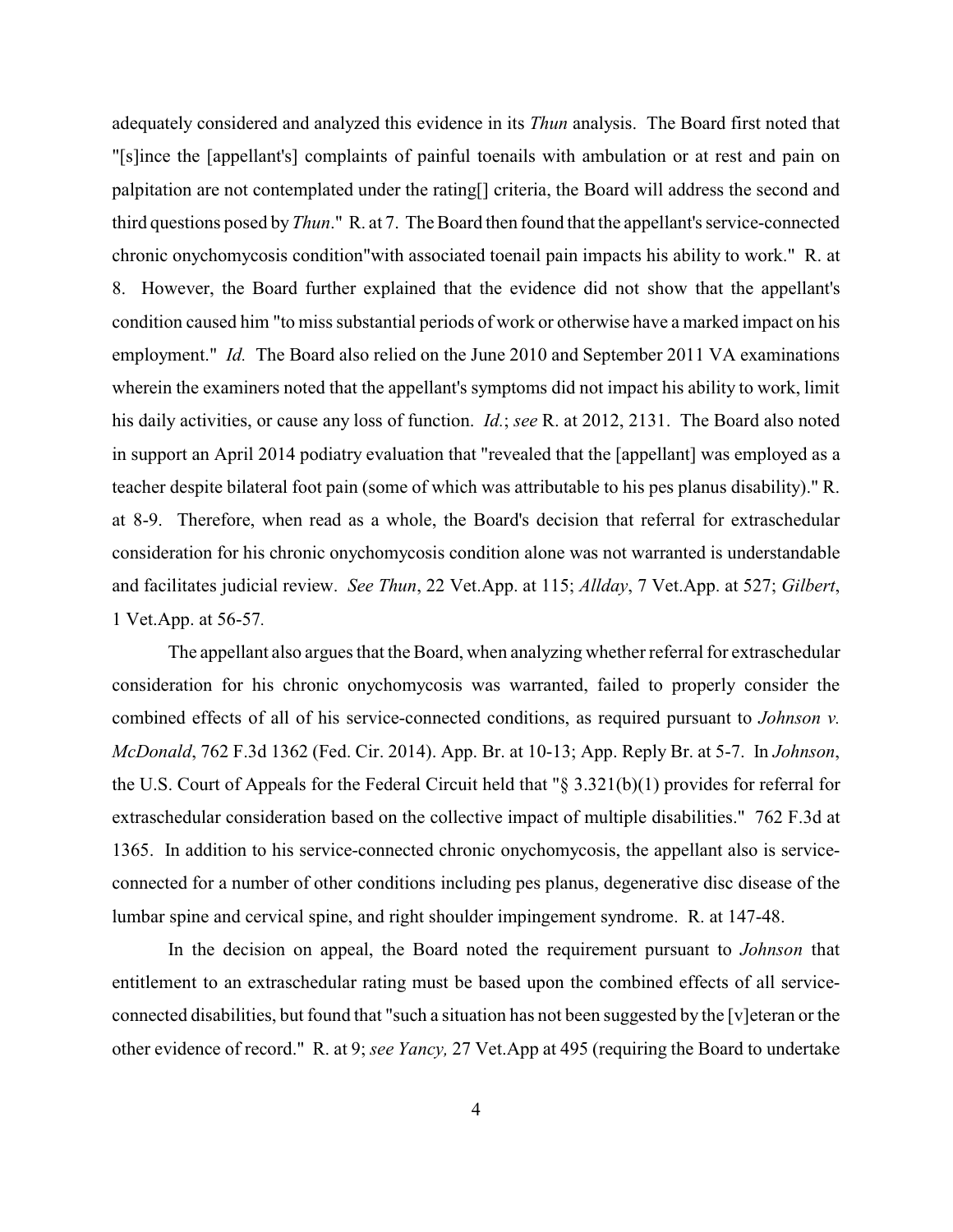combined-effects analysis pursuant to *Johnson* when the issue is raised by the appellant or reasonably raised by the record).

However, based upon review of the record, the Court concludes that the issue of whether the combined effects of the appellant's service-connected conditions require referral for extraschedular consideration was reasonably raised by the record. In *Yancy,* the evidence showed that the service-connected disorders that the veteran experienced combined to cause him to be unable to stand or sit. 27 Vet.App. at 496. The Court found that evidence to be sufficient to reasonably raise entitlement to an extraschedular disability rating on a collective basis, and it instructed the Board to apply *Johnson*. *Id.*

In this case, the appellant complained of severe foot pain that limited the amount of time he could exercise with his students or stand in a classroom. *See* R. at 2038-39. He complained that his right shoulder disorder caused him a great deal of pain if he slept on it and limited him to four hours of sleep each night. *See* R. at 173, 1770, 1994, 2148. He also reported extreme difficulty writing on the blackboard in class and exhaustion when he uses his right hand. *See* R. at 32, 1770, 2139, 2148-49. Moreover, he reported that his neck and back conditions caused him to lose time from his job. *See* R. at 135. Regarding his back, he reported that back pain prevented him from participating in physical training in his job. *See* R. at 2198; *see also* App. Br. at 11. Accordingly, the Board's terse conclusion that a combined effects analysis is not required because "such a situation has not been suggested by . . . the other evidence of record"–without further analysis of all of the evidence of record regarding the effects of all of the appellant's service-connected disabilities upon his ability to work–frustrates judicial review and requires remand. *See Caluza*, 7 Vet.App. at 506; *see also Tucker v. West*, 11 Vet.App. 369, 374 (1998) ("Where the Board has . . . failed to provide an adequate statement of reasons or bases for its determinations . . . a remand is the appropriate remedy.").

In pursuing the matter on remand, the appellant is free to submit additional evidence and argument on the remanded matter, and the Board is required to consider any such relevant evidence and argument. *See Kay v. Principi*, 16 Vet.App. 529, 534 (2002) (stating that, on remand, the Board must consider additional evidence and argument in assessing entitlement to the benefit sought); *Kutscherousky v. West*, 12 Vet.App. 369, 372-73 (1999) (per curiam order). The Court has held that